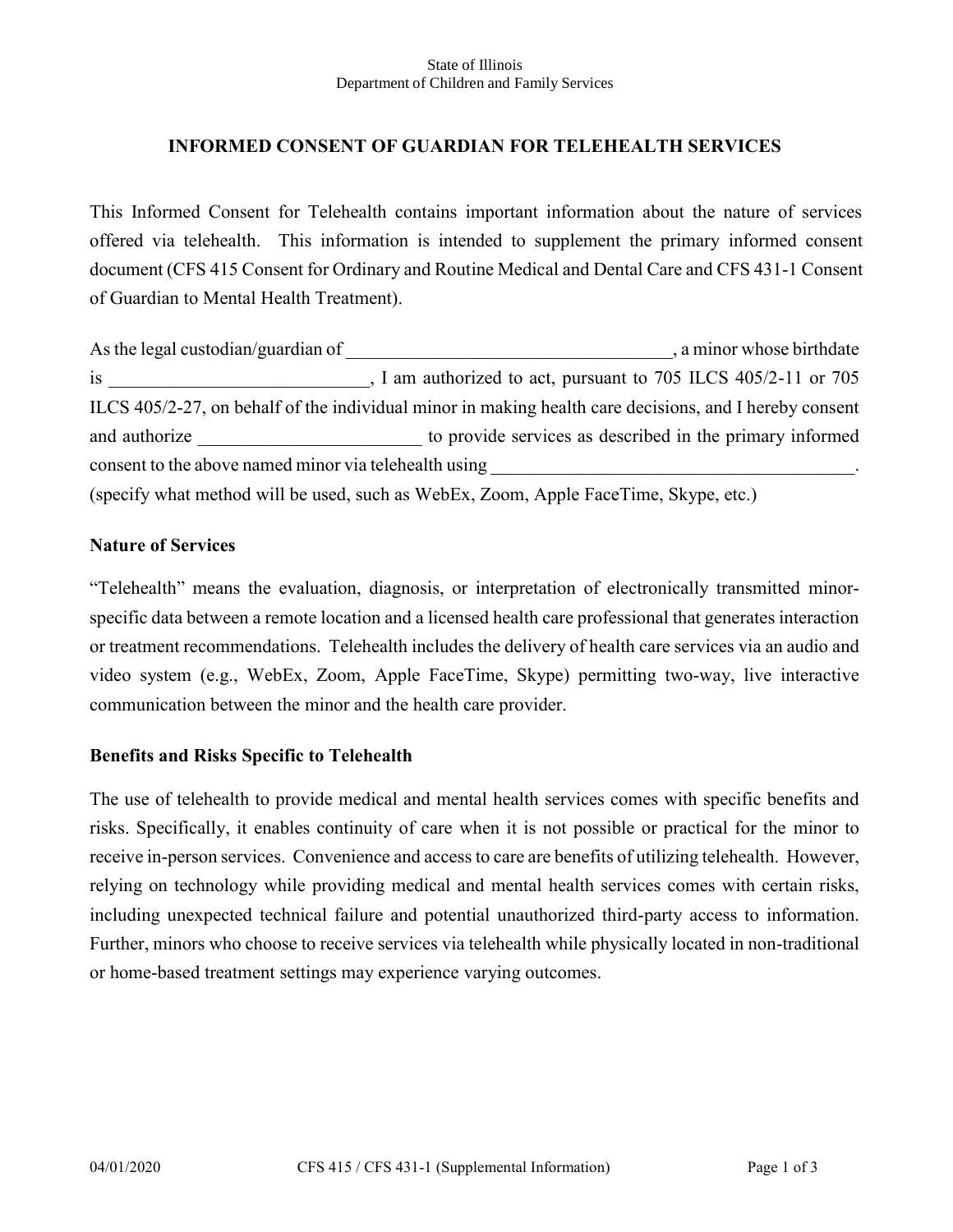#### State of Illinois Department of Children and Family Services

# **Clinical Appropriateness of Telehealth Services**

Receipt of services via telehealth is voluntary. While most individuals benefit from treatment, no provider can guarantee improvement because each minor responds differently to treatment. Not every minor may benefit from services provided via telehealth. Questions about treatment should be discussed with the provider whenever they arise.

# **Confidentiality**

The provider will take all reasonable steps to ensure the minor's privacy. However, it is important for the minor to find a private place for the session where the minor will not be overheard or interrupted. It is also important for the minor to protect the privacy of the minor's session on their cell phone or other device. Minors should use secure (not public) Wi-Fi only and should have updated virus protection on the device that is being used. Minors should participate in treatment only while in a room or area where other unauthorized people are not present and cannot overhear the conversation.

## **Issues Related to Technology**

There are many ways that technology issues might impact telehealth. For example, technology may stop working during a session, other people might be able to obtain access to the private conversation, or stored data could be accessed by unauthorized people or companies. The provider will work directly with the minor and caregiver to address issues if technology fails and will seek additional consents if necessary.

The provider will make best efforts to protect all communications that are a part of the telehealth session. However, the nature of electronic communications technology is such that no one can guarantee that certain communications will be kept confidential or that other unauthorized people may not gain access to the telehealth communications. Telehealth services will be provided using an encrypted method approved under the Health Insurance Portability Accountability Act (HIPAA) whenever possible. However, if the minor does not possess the technology to receive services using that method, services may be offered using a less secure third-party method including Apple FaceTime, Facebook Messenger video chat, Google Hangouts video, Zoom, or Skype. Please be advised that these third-party applications potentially introduce privacy risks. The minor and the provider should both enable all available encryption and privacy modes when using such applications.

## **Records**

The telehealth sessions shall not be recorded in any way unless previously agreed to in writing by mutual consent.